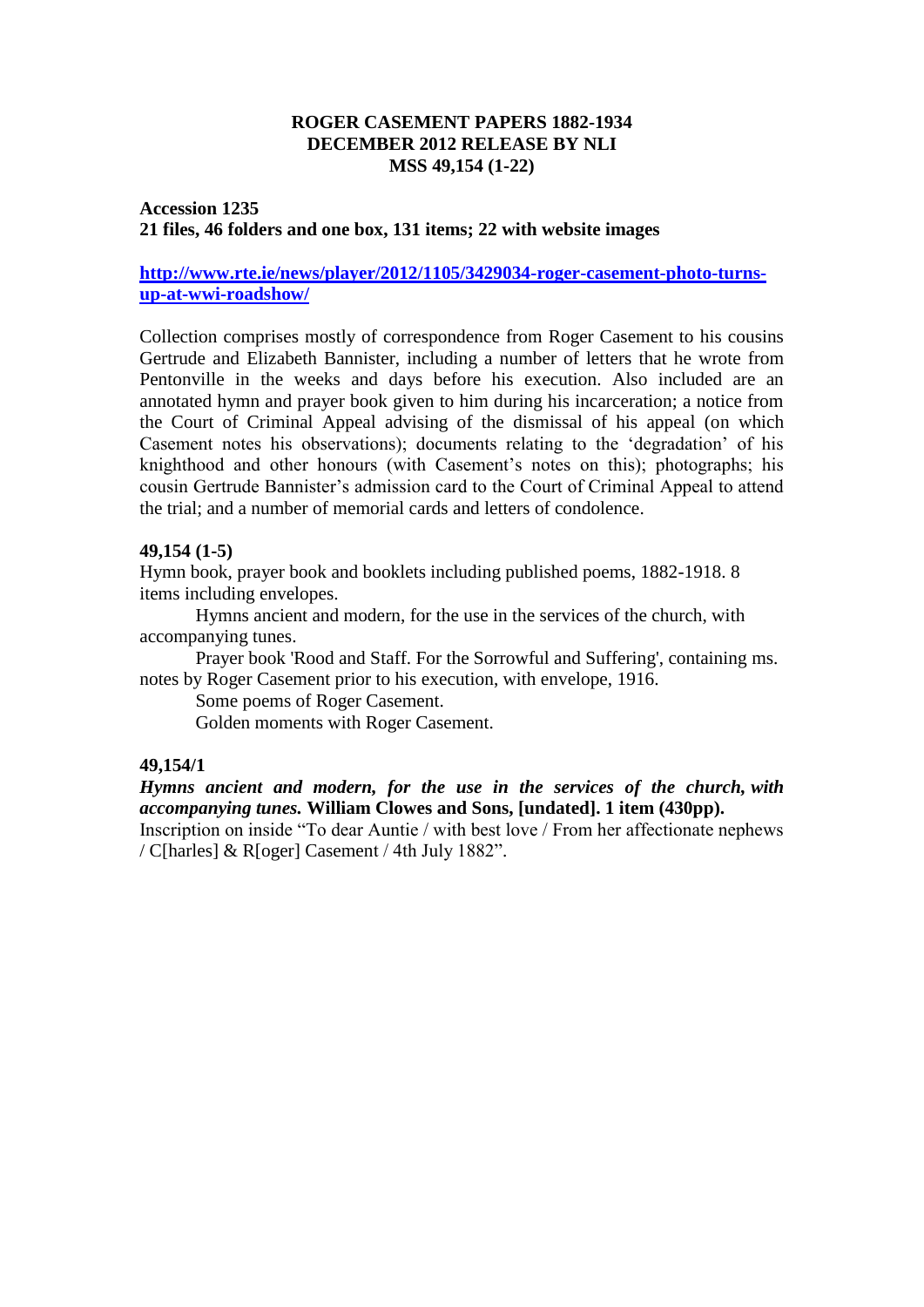$$
49{,}154/2
$$



**Prayer book 'Rood and Staff. For the Sorrowful and Suffering', containing ms. notes by Roger Casement prior to his execution, with envelope, 1916. Catholic Truth Society of Ireland.** 

2 items including envelope. [1 image]

Inscription on envelope: "This little book was used by / Roger Casement at the hour of / his death & was brought to / me that morning by the priest / who attended him on the /Scaffold. /G.A. Parry [Gertrude Bannister]".

Inscription on cover of prayer book "Received [Rec'd] in Pentonville from an Irish friend – M[oireen?] Fox". Underlining of text on page 28 with the date "Tuesday, 25 July 1916" inscribed at top. Inscription "2nd August 1916 My last day" on pages

30 & 31 above the text "Wednesday. Reading. The Character of Jesus" with text marked on page  $31 - 33$ . Underlining of text on page 51 and crosses entered on either side of text for "Prayer of Cardinal Newman" on page 52.

### **49,154/3**

#### *Some poems of Roger Casement.* **Dublin: The Talbot Press, 1918.**

Physical description: xviii, 26 p.: ill. port. ; 16 cm. (small and 4to)

### **49,154/4**

### *Golden moments with Roger Casement.*

Published: Dublin, Whelan [n.d.] 36 p.

[See NLI \*22144 "Printed copy of Golden moments with Roger Casement with autograph note from Captain Boyle McKeogh for J. J. O'Connell, 20 Jan. 1929, also letter from McKeogh in Nurnberg containing several references to Casement, 17 Mar. 1930." – Michael McKeogh, poor.]

### **\*\*49,154/5**

**Postcards from Roger Casement to his cousins Elizabeth and Gertrude Bannister; including one postcard from Roger Casement to his friend Emma Dickey, 1891-1916.**

22 items.

**\*\*49,154/6**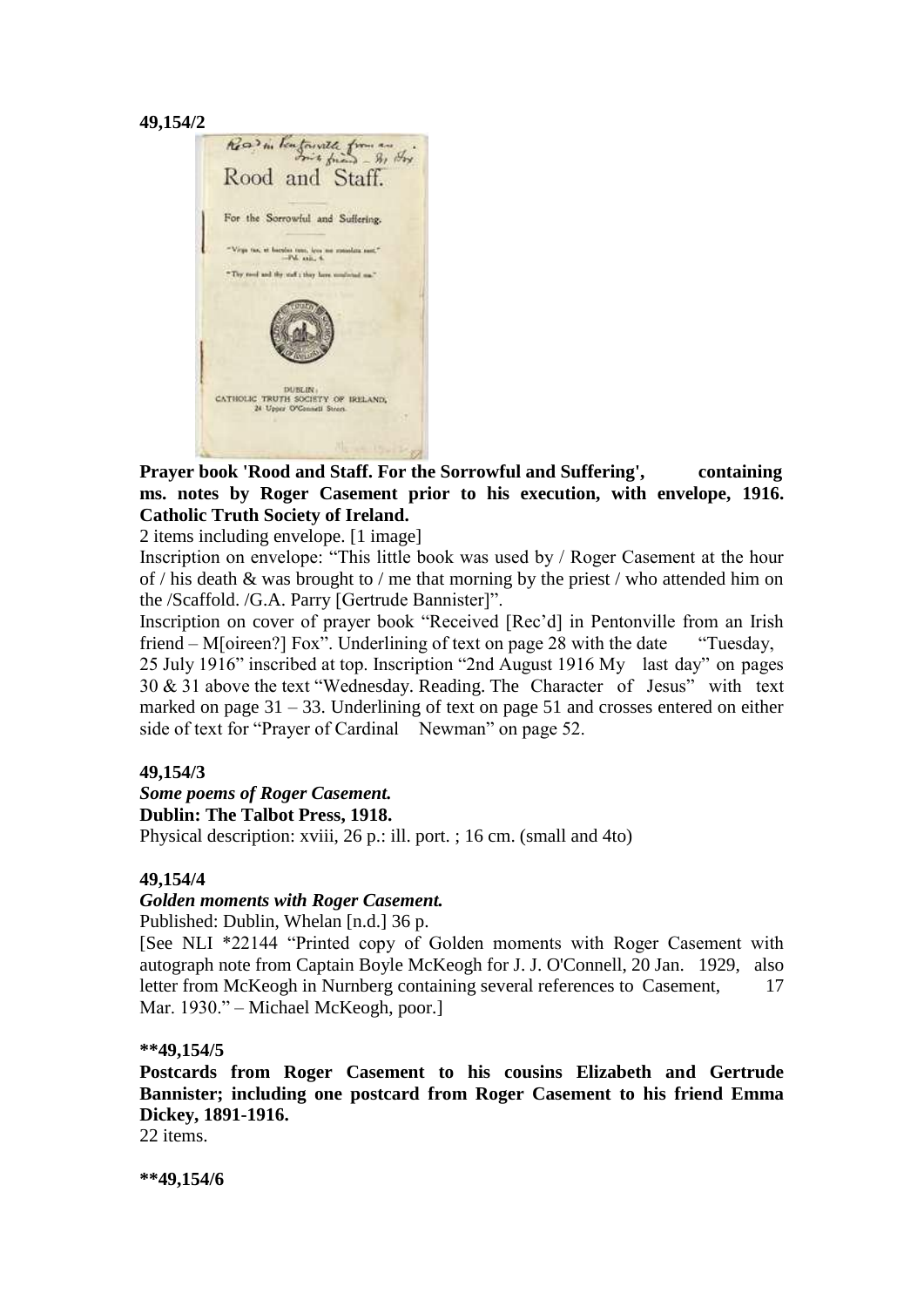# **Postcards mostly addressed to Roger Casement from various people including Francis Joseph Bigger and "Nina" [Agnes Newman], 1902-1916.**

16 items.

Including two photographs of letters. One letter is addressed to George Gavan Duffy from Father M. Ryan, Roscrea, County Tipperary, stating that he saw Roger Casement in Tralee on the 21st April 1916 and that Casement wanted to stop the rebellion, 12 July 1916. The other letter is written in German.

## **49,154/7 (1-5)**

Letters from Roger Casement to his cousins Gertrude and Elizabeth Bannister mostly about his travels, his visit to see his brother Tom and Tom's wife Katye in South Africa, and the Irish Volunteers recruitment, 1905-1914.

8?? items including envelopes.

## **49,154/7/1**

Letter from Roger Casement to "Lizzerbuth" [Elizabeth Bannister], 1905 September 12.

1 item.

He writes that he has enclosed some "picture cards to welcome you home" [cards are not included] and asks her to send his love to his family including his aunt Grace Bannister and his cousin Gertrude Bannister. Signs the letter on verso "Your loveing Scoogie".

## **49,154/7/2**

Letter from Roger Casement to his cousins Gertrude and Elizabeth Bannister, 1906 September 2.

1 item (2 sheets).

Describes his journey home from England to Ireland: "The celebrated Irish Saint got home to his green isle via Greenore [Co. Louth], after three changes from Holywell to Holyhead. The Welsh invaded the train in large numbers and never a word of Saxon fell from their lips. I never heard anything like it and it pleased me more than any English words can tell. Their supreme contempt for English speech was delicious...".

### **49,154/7/3**

**Letter from Roger Casement, South Africa, to his cousin Elizabeth Bannister, c/o Lady Mabelle Egerton, Mountfield Court, Robertsbridge, Sussex, England, 1913 March 21.**

2 items including envelope (3pp).

Writes about his visit to South Africa to see his brother Tom Casement and Tom's wife Katye Casement.

### **49,154/7/4**

**Letter from Roger Casement, Malahide, Co. Dublin, to his cousin Gertrude Bannister, 1914 February 1.**

## 1 item (7pp).

Writes about the prevention of the Hamburg-Amerika Liners calling at Cobh, Ireland; the Irish Volunteers recruitment; and the political situation in South Africa.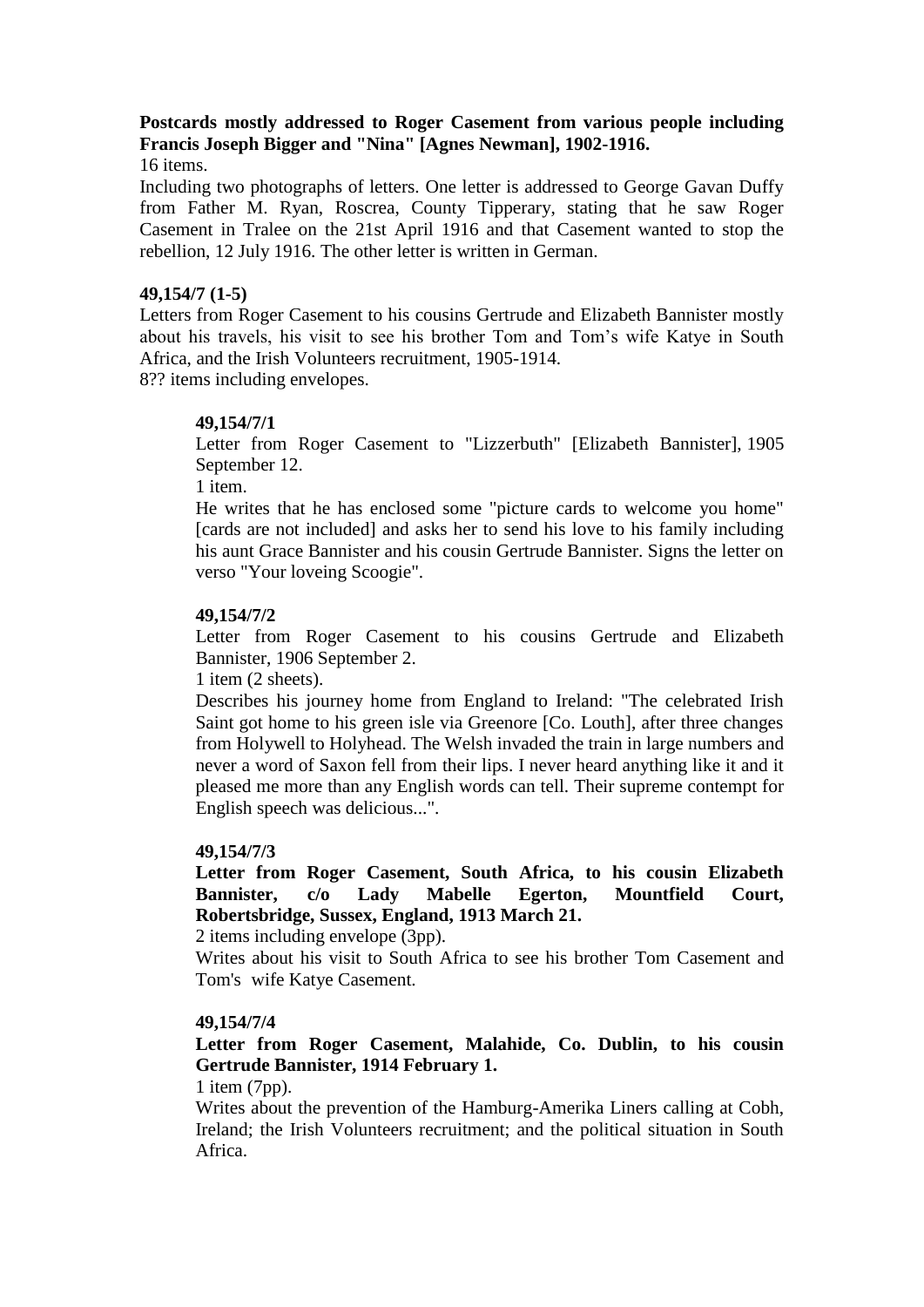### **49,154/7/5**

## **Letter from Roger Casement to his cousin Elizabeth Bannister, 1914 July 4**.

2 items (including envelope).

He asks her to write to him in Belfast "although I shall not be there for some time to come - but my letters will be forwarded".

#### **49,154/8 (1-5)**

Leaflets and pamphlets by Roger Casement, Arthur Griffith, Robert Lynd, Seaghán Ó Síothcháin, and J.F. Taylor, 1906-1920.

5 items.

Including the following publications: 'England's Colossal Robbery of Ireland' by Arthur Griffith (1906); 'The Queenstown Question and Lourdes Pilgrimages. Suggestions by Sir Roger Casement' by Roger Casement; 'The Language of the Outlaw' by Roger Casement and J.F. Taylor (1906); 'Constitutionalism and Sinn Fein' by Seaghán Ó Síothcháin (Sinn Fein Pamphlets – No. 5) (An Chomhairle Náisiúnta, 1907), and 'Wanted, an Irish "Uncle Tom's Cabin"!' by Robert Lynd ([London]: Irish Self-Determination League of Great Britain [c1920]).

#### **49,154/8/1**

Griffith, Arthur,1872-1922.

*England's colossal robbery of Ireland. The final relations of the two countries since the Union. Extracts from Mr. Arthur Griffith's speech ... 22nd Oct., 1906*. The National Council, 1906.

#### **49,154/8/2**

*'The Queenstown question and Lourdes pilgrimages: suggestions By Sir Roger Casement'* [n.p., 1913] [4] p.; 21 cm. (8vo)

#### **49,154/8/3**

*The language of the outlaw.* [Ireland : s.n., ca. 1906] [1] 2-4 p. ; 20 cm.

Article discussing and quoting at length from a speech by Mr. J.F. Taylor supporting the revival of the Irish language.

#### **49,154/8/4**

Ó Siothcháin Seaghán. *Constitutionalism and Sinn Fein*. Dublin: An Chomhairle Naisiúnta, [1907]. 16 p.; cm. (8vo). Sinn Fein pamphlets.

#### **49,154/8/5**

Lynd, Robert, 1879-1949 *Wanted, an Irish "Uncle Tom's Cabin"!* London: Irish Self-Determination League of Great Britain, [c 1920] 1 p.:29 cm. Reprinted from Daily News

#### **49,154/9 (1-3)**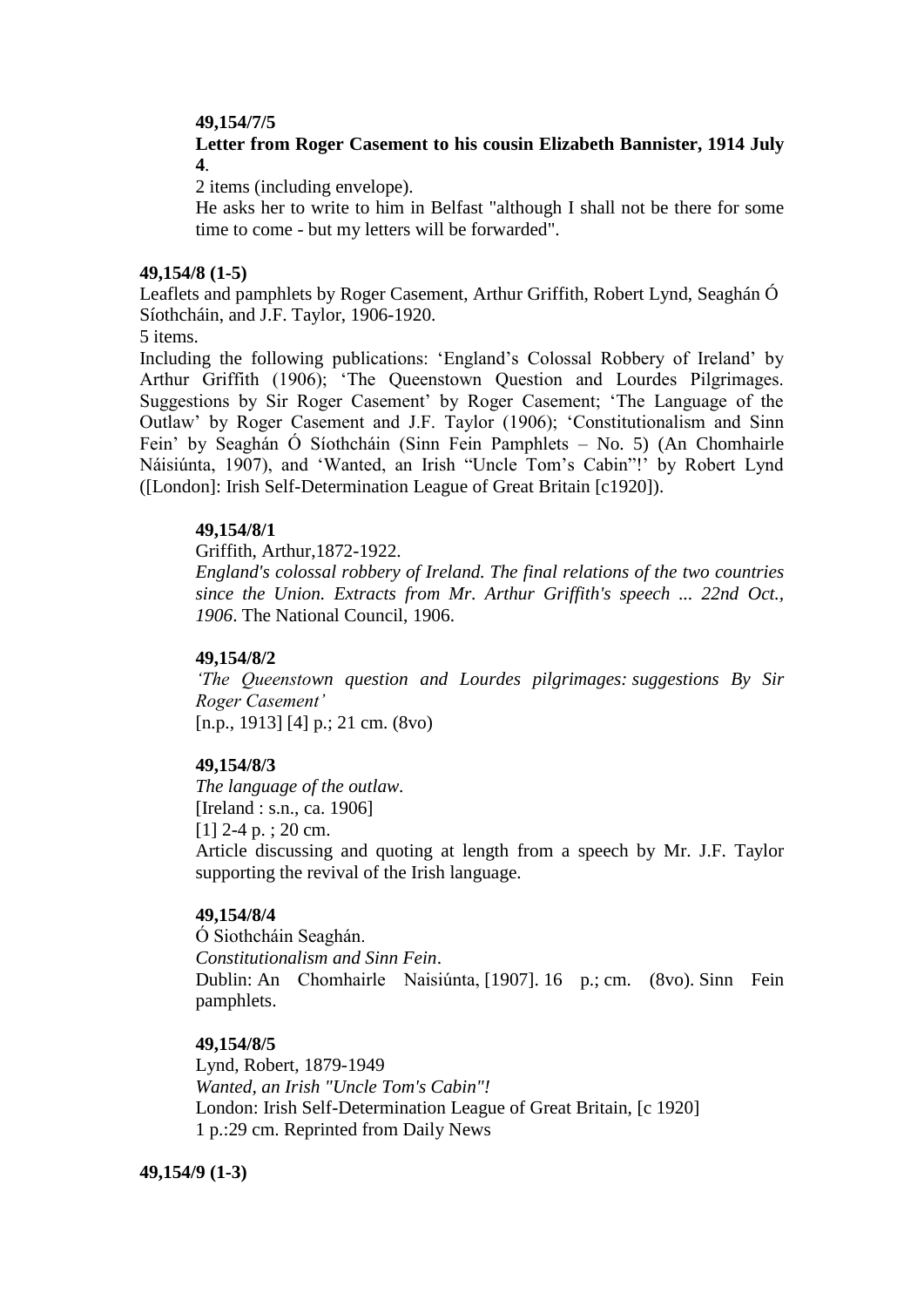**Essays by Roger Casement, including newspaper cuttings relating to his life and death, 1907-1922.**

**15 items including envelope.**

**Inscribed on envelope: "Newspaper cuttings and notes / from R. [Roger Casement]".**

**Essays entitled 'Englands' Starvation of Germany', 'Freedom of the Seas' and 'The Story of Findlay's attempt to capture me'.**

**49,154/9/1**



**Essay by Roger Casement entitled "Freedom of the Seas", undated [ca. 1916].**

1 item (3pp.) [1 image]

With inscription in pencil upper left on 1st page: "For my cousin Gertrude [Bannister]".

"Why did I come by submarine? Because the submarine was invented by an Irish rebel - Holland [John Philip Holland] - to be used against the British Navy to free Ireland by the destruction of the navy that held her in subjection!! He died in New York when I was there ...".

**49,154/9/2**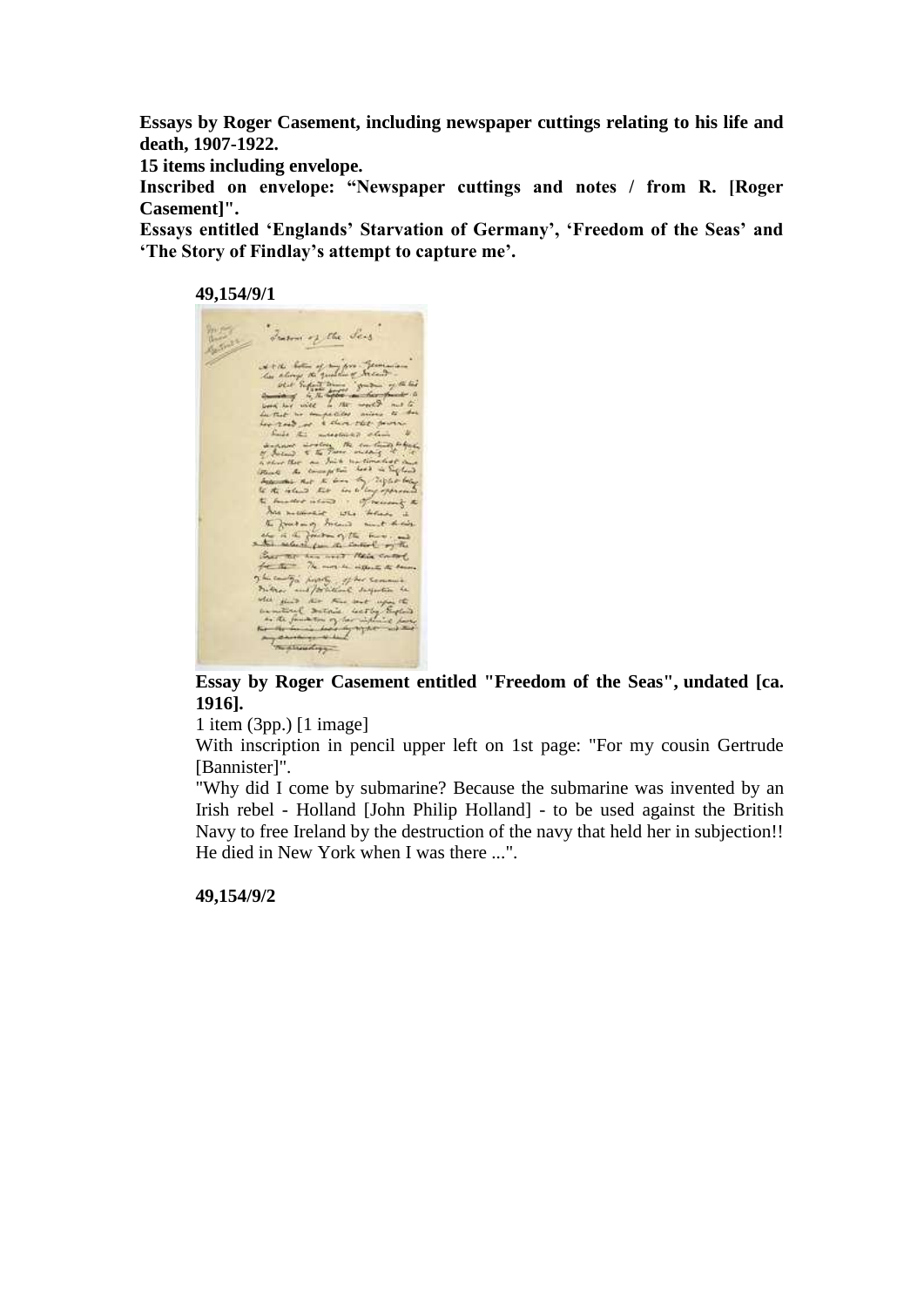

**Essay by Roger Casement entitled "The Story of Findlay's attempt to capture me", undated [ca. 1916].** 1 item (10pp.) [1 image]

Inscription in pencil upper left on 1st page: "Gertrude". Findlay, Mansfeldt de Cardonnel, Sir, 1861-1932 Christensen, Adler

#### **49,154/9/3**



**Essay by Roger Casement entitled "England's Starvation of Germany", with newspaper article of the same title by Sir James Crichton-Browne which was published in 'The Observer', 28 May 1916, undated [ca. May 1916].**

1 item (4pp. including newspaper article). [4 images] Inscription in pencil upper left on 1st page: "For Gertrude".

#### **49,154/10 (1-3)**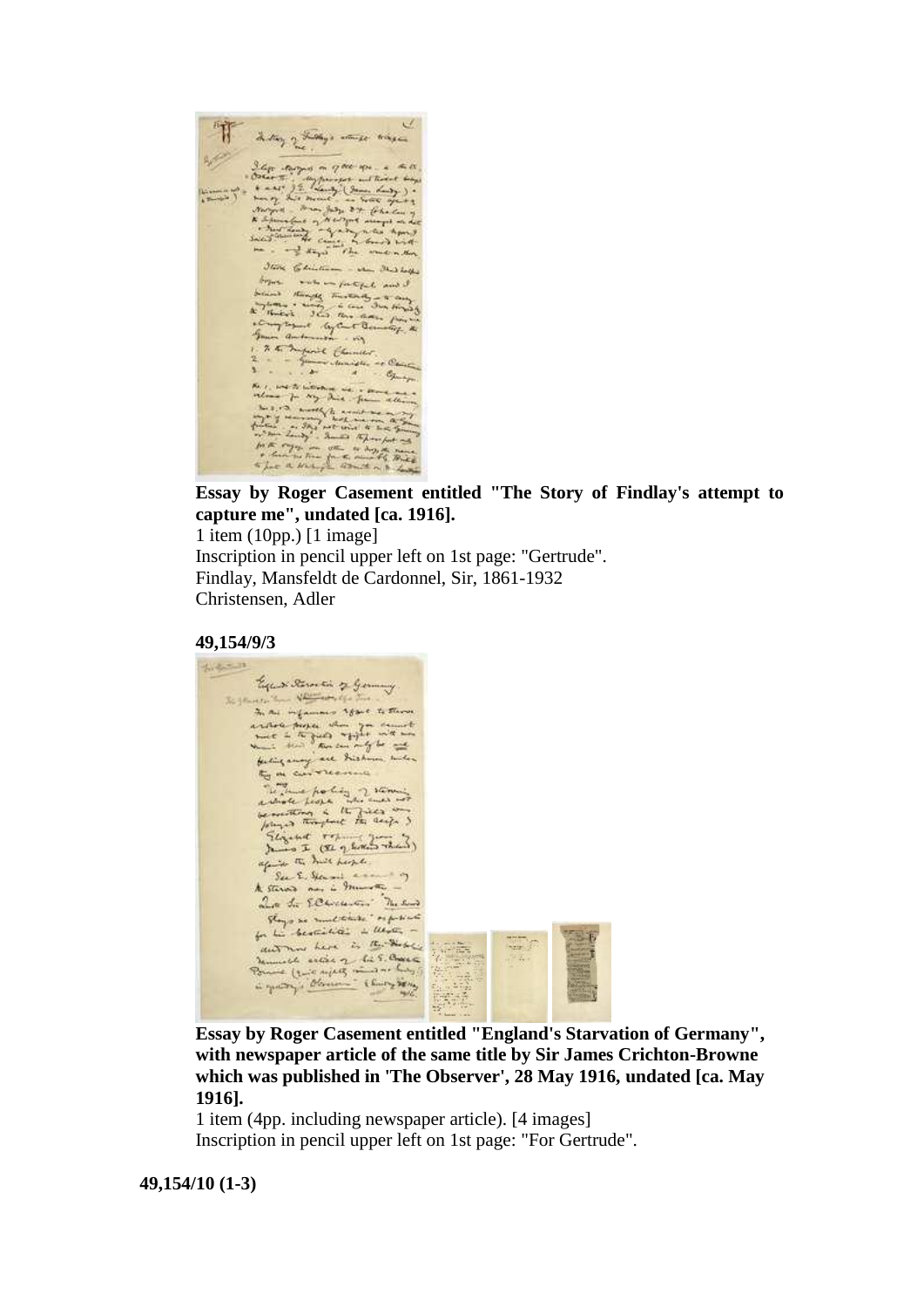Letters from Roger Casement to his cousin Gertrude Bannister, and one letter from Casement to Thomas Thorpe, a bookseller, 1909.

4 items including envelope

## **49,154/10/1**

# **Letter from Roger Casement to Thomas Thorpe, a bookseller, 4 Broad Street, Reading, England, 1909 January 19.**

1 item (2 pp).

Inscribed on "Consulate of Great Britain and Ireland, Santos, Brazil" headed paper.

Letter ordering copy of Thorpe's catalogue and requests that some books be sent to him in Dublin.

### **49,154/10/2**

**Letter from Roger Casement, 104 Lower Baggot Street, Dublin, to his cousin "Gee" [Gertrude Bannister], 1909 January 27.**

1 item (3pp).

Inscribed on "Consulate of Great Britain and Ireland, Santos, Brazil" headed paper.

Writes about the Catholic clergy's attitude towards the newspapers. He says that the newspaper 'The Irish Nation and Peasant' "is fighting a desperate battle for liberty to think and the right to say what you think in Ireland. Its fate will be sealed within the next 2 months". He writes about the need for more subscriptions to the paper and that the advertisements "pay all papers ... Bombard the advertising firms who already advertise in the "Irish Nation" with requests and in a very short space we'll find the prices for advertisement and the number of them improving".

### **49,154/10/3**

## **Letter from Roger Casement, Consulate General of Great Britain and Ireland, Rio de Janeiro, Brazil, to his cousin "Gee" [Gertrude Bannister], 1909 April 28.**

1 item (2pp.)

Inscribed on "Consulate of Great Britain and Ireland, Santos, Brazil" headed paper.

Casement writes about his time in Rio de Janeiro: "I rather like Rio altho' I find it shockingly expensive. I'll send you some of my bills as objects lessons in despair - if you saw what they stood for in the way of foods supplied, you'd scream with rage". He asks her not to send him any more copies of the 'Morning Post' as he is "growing so anti-English. I cannot stand it!". He also writes about his health: "I feel better - altho' I had a real wild attack of Congo fever on landing".

# **49,154/11 (1-2)**

Copies of documents relating to Roger Casement's trial including 'Rex versus Sir Roger David Casement. Brief to Counsel for the Defendant upon Trial', 26 June 1916, including typescript document by Casement about his trial, 1916 June. 2 items.

### **49,154/11/1**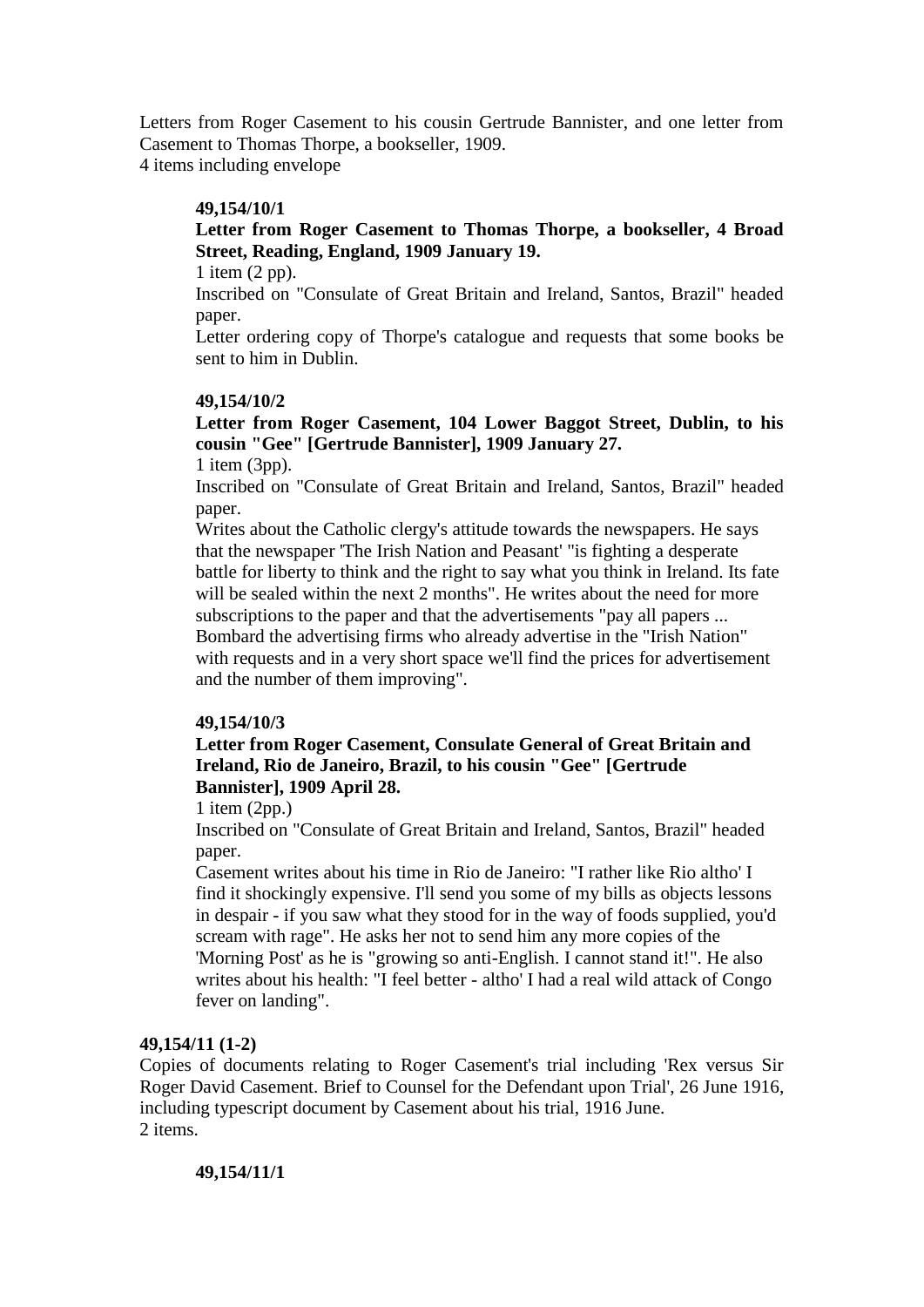

**Rex v Sir Roger David Casement: Brief to counsel for the defendant upon trial.**

**London: [s.n.] : 1916.**

1 item (65pp). [1 image]

Stamp lower centre on cover: "G. Gavan Duffy / 4, Raymond Building, / Gray's Inn, / W.C.".

Inscriptions on cover: "Mr. A.M. Sullivan / 500 [?]" and "With [?] Mr. Armetus [sic - Artemus] Jones / & Mr. J.H. Morgan". Alexander Martin Sullivan, Sir Thomas Artemus Jones and John Hartman Morgan were on Casement's defence team at his trial.





**Typescript document by Roger Casement examining the evidence against him at his trial, [1916].**

1 item (10pp). [1 image]

## **49,154/12 (1-4)**

Letters from Roger Casement to his cousins Gertrude and Elizabeth Bannister about his imprisonment, impending death and his final wishes, 1916 July 18-29. 5 items including envelope.

**49,154/12/1**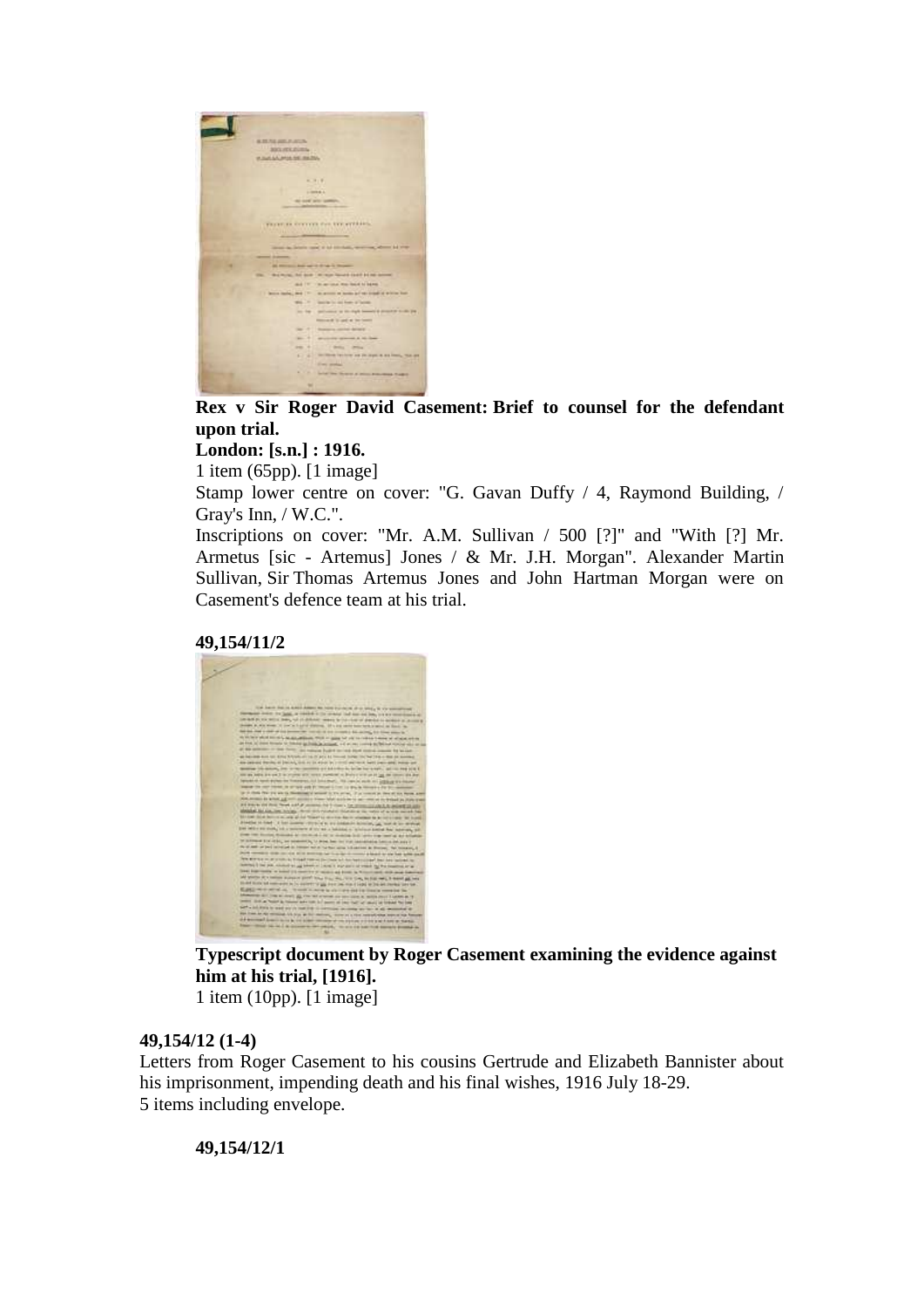

**Letter from Roger Casement to his cousin "Gee" [Gertrude Bannister], 1916 July 18.**

1 item (4pp.). [4 images]

Written on blue prison regulation paper.

Writes about his trial: "I felt convinced that I should have been tried under 26 Henry VIII until I learned that he had been swept away by "Philip & Mary" into the Limbo of Lost Treasons, dead beyond repeal...". He asks about the various people who attended his trial "Who was that lady who sat near the painter in the Jury box? She was there yesterday too - today she came in late. I thought I knew her face. It was very sad - and I keep trying to remember." He asks Gertrude to thank Lady Ottoline Morrell and Lady Charlotte Graham Toler for their support and says he will write to "Mrs. Ll. Davies" [Moya Llewelyn Davies].





**Letter from Roger Casement to his cousin "Eilis" [Elizabeth Bannister], 1916 July** 

1 item (4pp.). [4 images]

Written on blue prison regulation paper.

Writes about his imprisonment, his impending death and his final wishes: "How can I thank you and Gee [Gertrude Bannister] ... for your brave, faithful, loving hearts to me in these last horrible days ... But God will bear with me, and bear me so long in coming – all these weeks of waiting since the Tower –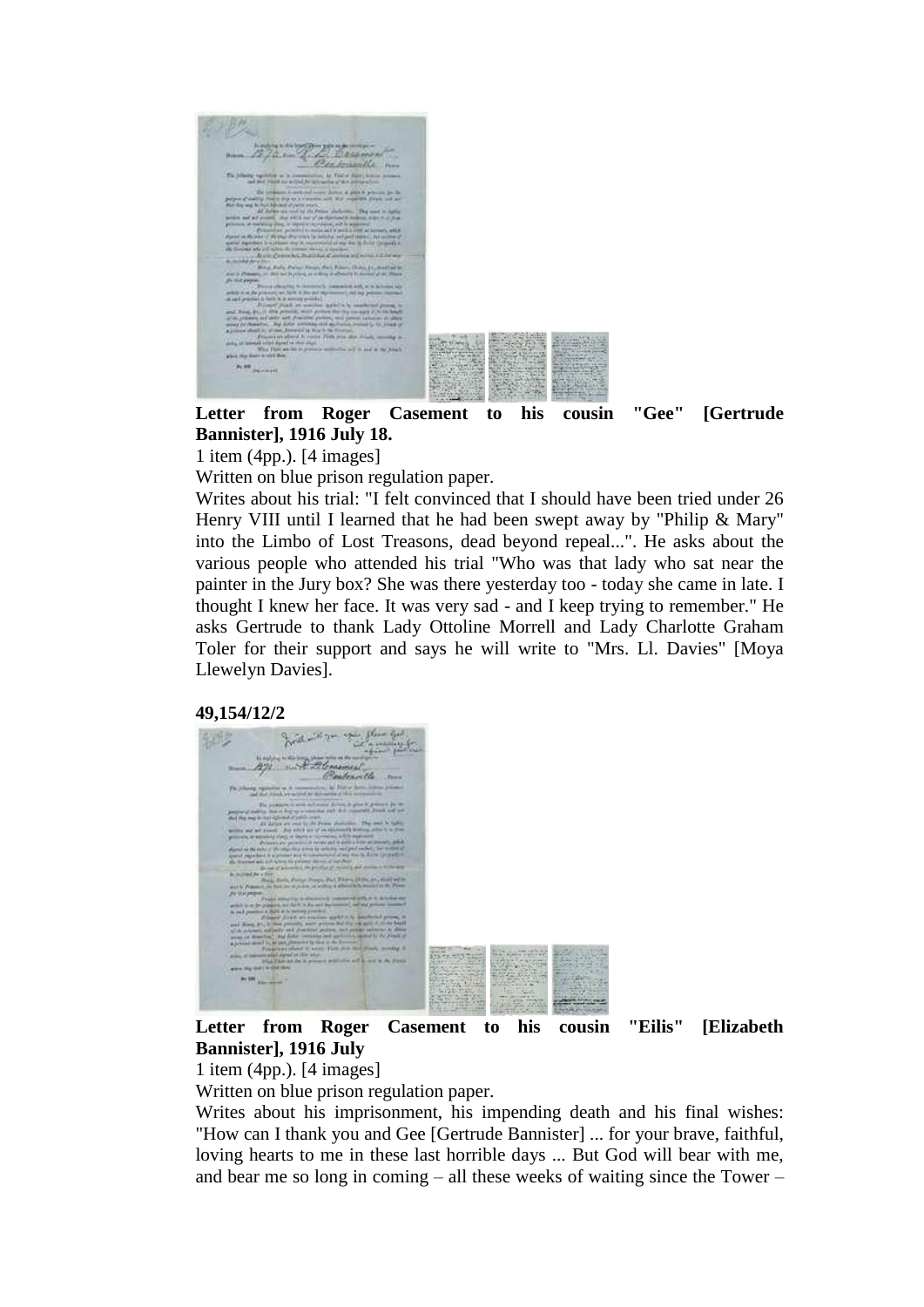then it was easy to die and I longed for it every hour – Now it is much harder – for I have found you and Gee so close to my heart – and the poor old N [Nina – Agnes Newman] - that I cannot bear to leave you. But it is in the will of God that I must go… When the insignia of the CMG is found - as it will be - I want it returned, with seals intact, unopened just as it came to me - and a receipt for it in that state obtained and put with my papers. Also if the Coronation medal is obtained I wish it to be returned...". He goes on to request for his body to be returned to Ireland "Don't let my body lie here - get me back to the green hill by Murlough - by the McGarry's house looking down on the Moyle. That's where I'd like to be now - and there's where I'd like to lie...".

#### **49,154/12/3**



## **Letter from Roger Casement to his cousin "Gee" [Gertrude Bannister], 1916 July 25.**

1 item (4pp.). [4 images]

Written on blue prison regulation paper.

In the letter he quotes lines from poetry and asks Gertrude to write to Philippa Barnes, daughter of Louis Barnes "who was up the Putumayo [River] with me". He also asks to be remembered to family and friends.

#### **49,154/12/4**



**Letter written on the verso of letter to Roger Casement from Captain John H. Camp, Kingfisher, Oklahoma (Camp sailed for the American**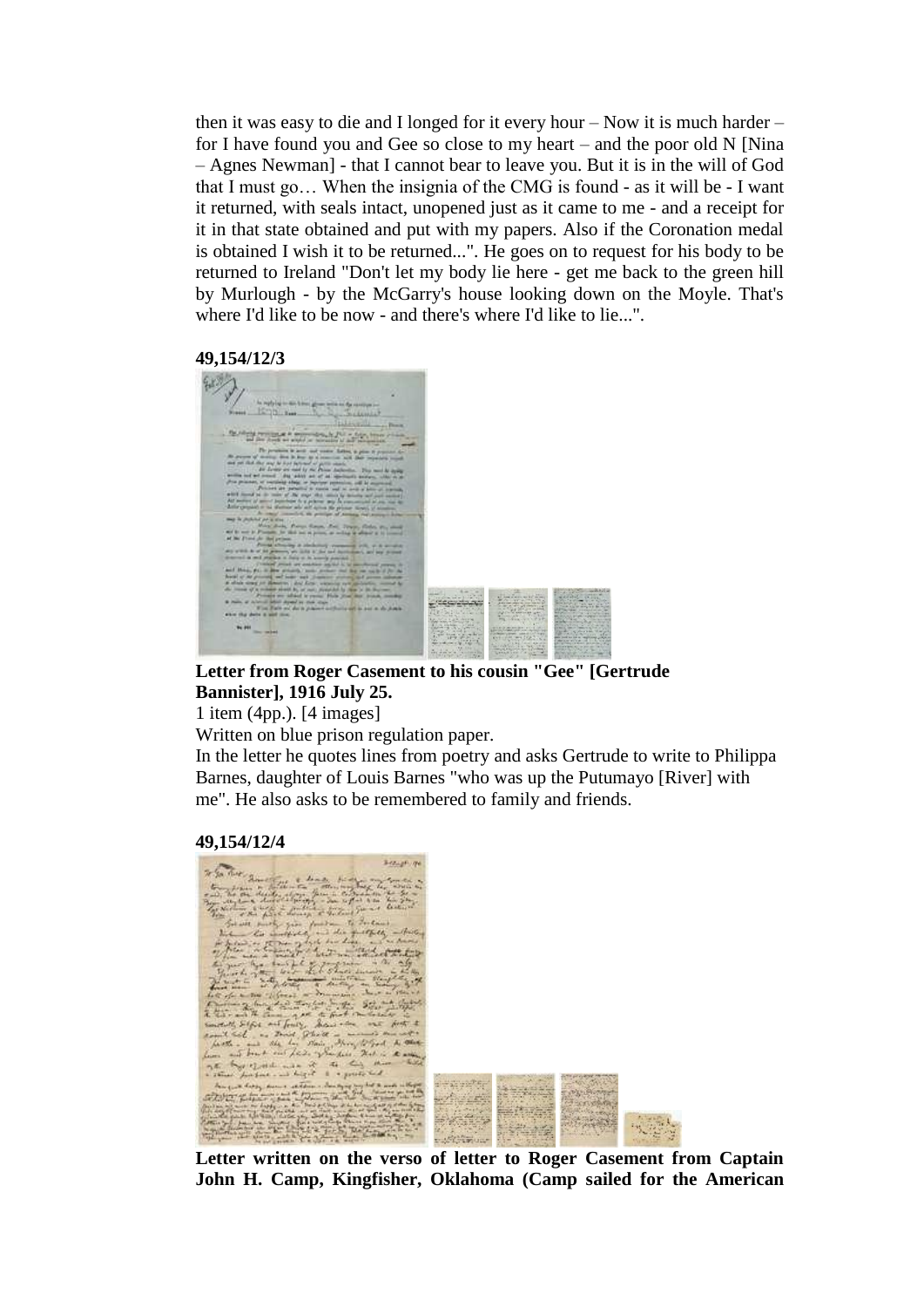**Baptist Missionary Union aboard the S.S. Henry Reed (as stated at the end of his letter) on the Upper Congo River and its tributaries between 1885 and 1894, collecting geological, biological and ethnological specimens), July 1916.** [5 images]

Inscriptions on envelope: "R's last letter 2/8/16" and "Final message to Ireland on eve of R.C.'s execution".

Casement's letter to his cousins outlines his final wishes including his hopes for Ireland "God will surely give freedom to Ireland. Irishmen live unselfishly and die faithfully and fearlessly for Ireland, as the men of 1916 have done, and no power of man, or superior [God?] can withhold freedom from men so vowed … Ireland alone went forth to assail evil, as David, Goliath – unarmed save with a pebble – and she has slain, I pray to God, the power and  $[boost?]$ and pride of Empire. That is the achievement of the boys of 1916 and on it the living shall build a sterner purpose and bring it to a greater end", his thoughts regarding his death "And if I die as I think is fated, tomorrow morning, I shall die with my sins forgiven and God's pardon o my soul. And I shall die with many good and brave men … If it be said I shed tears – remember tears come not from cowardice, but from sorrow "

#### **49,154/13 (1-2)**

Typescript copy of the Royal Ordinance issued by King George V degrading and removing Sir Roger Casement from the Most Distinguished Order of Saint Michael and Saint George; and Notice of Final Appeal in the case of Rex. v. Roger Casement, H.M. Prison, with related letter from George Gavan Duffy to Sir Frederick Edwin Smith, Royal Courts of Justice, regarding the dismissal of the appeal, 1916 June - July.

4 items including envelope.

With envelope bearing the inscription "Important / Letters to G. & Eliz. [Gertrude and Elizabeth Bannister] / Letters patent / Appeal dismissed".

With copy [part] notice of removal of Roger Casement's name from the Register of Order with true copy (typescript) of the Royal warrant removing the title of Knight Bachelor.

Including notes by Roger Casement.

#### **49,154/13/1**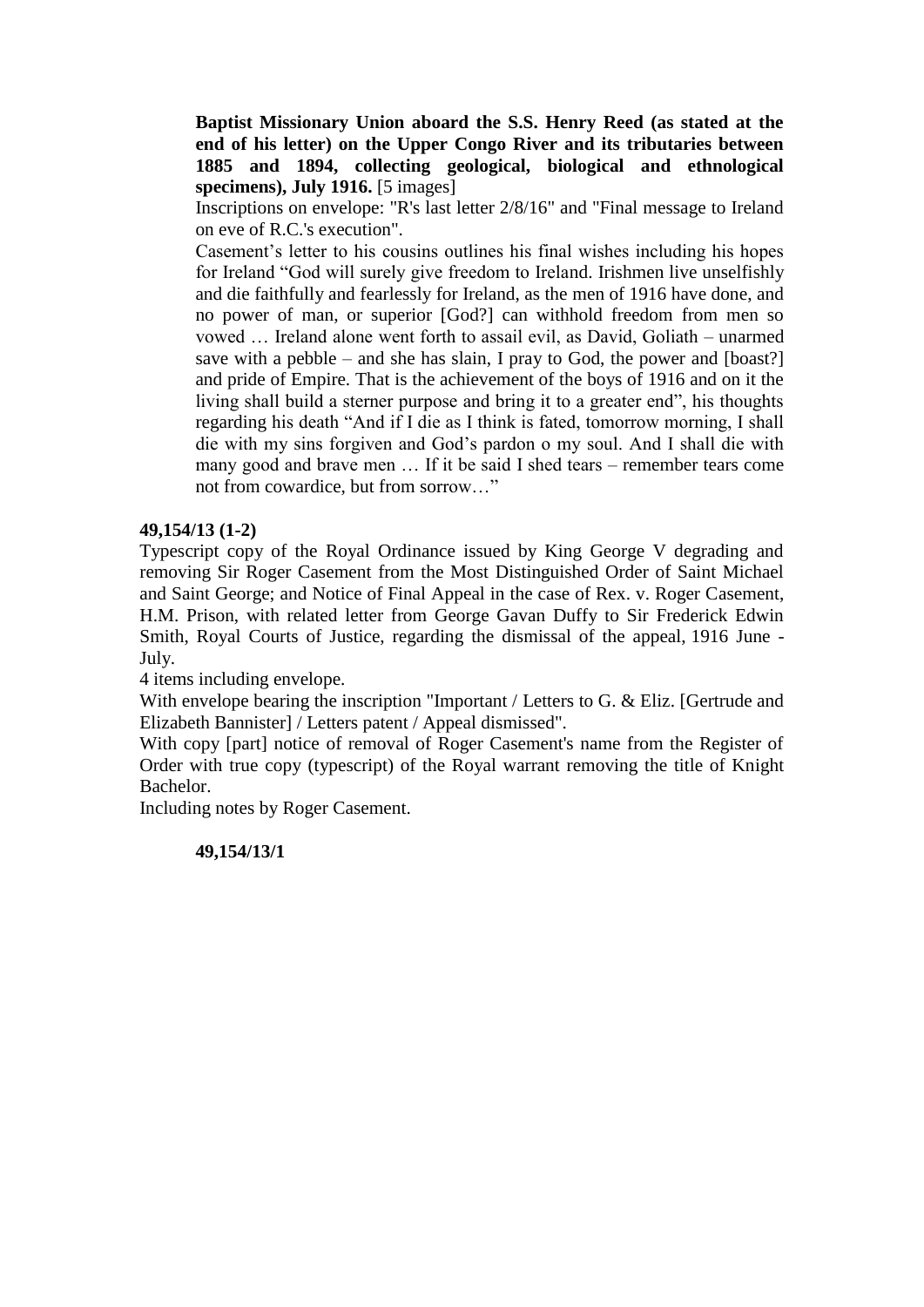

**Typescript copy of the Royal Ordinance issued by King George V degrading and removing Sir Roger Casement from the Most Distinguished Order of Saint Michael and Saint George, with notes by Casement on two of the three pages, 1916 June 8 & July 19.**

1 item (3pp.) [4 images]

With envelope bearing the inscription "Important / Letters to G. & Eliz. [Gertrude and Elizabeth Bannister] / Letters patent / Appeal dismissed".

With copy [part] notice of removal of Roger Casement's name from the Register of Order with true copy (typescript) of the Royal warrant removing the title of Knight Bachelor.

With inscription upper right on first page by Casement "Received in Condemned Cell / Pentonville Prison / from the Government / 11 July 1916". Inscription on left of first page "I request that these documents may / be sent to my cousin Miss Gertrude Bannister / c/o G. Gavan Duffy Esqr., 4 Raymond's' Buildings / Gray's Inn, W.C. / after my death".

Note on verso of last page by Casement indicating that he had already written to Lord Edward Grey from Berlin on 1st February 1915 renouncing his "honours and dignities" and the receipt for that letter "is in my private effects with my executor Dr. Ch. [Charles] Curry", 19 July 1916.

**49,154/13/2**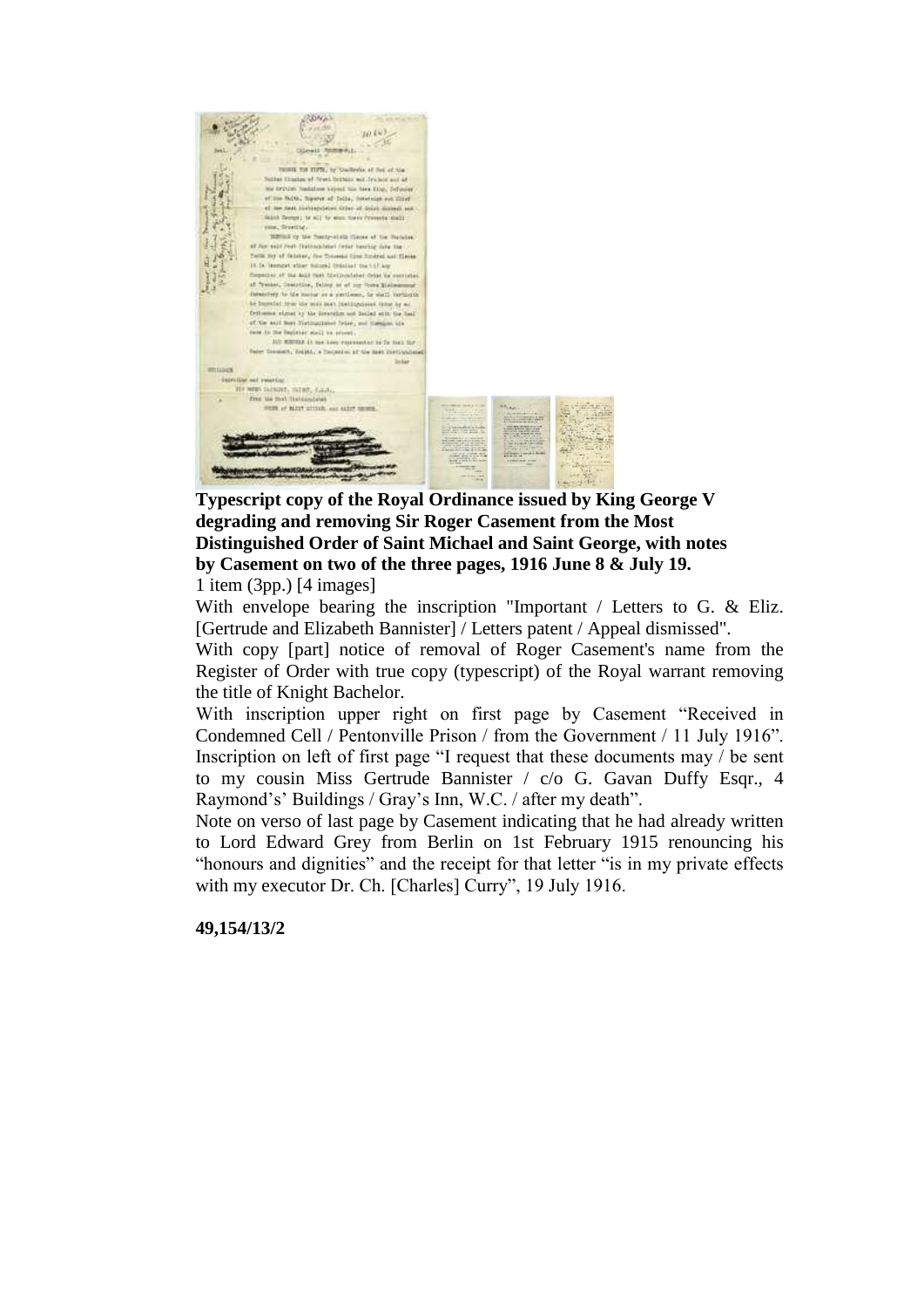

**Notice of Final Appeal in the case of Rex. v. Roger Casement, H.M. Prison, including letter from George Gavan Duffy to Sir Frederick Edwin Smith, Royal Courts of Justice, regarding the dismissal of the appeal, 1916 July 18.**

2 items. [5 images]

With envelope bearing the inscription "Important / Letters to G. & Eliz. [Gertrude and Elizabeth Bannister] / Letters patent / Appeal dismissed".

Note on verso of Notice of Final Appeal in Casement's hand about his trial being a farce: "The trial was a farce from start to finish & this "Judgement" of the Bench a judgement to order. I need only point out one reason Mr. Justice Darling gave for discussing the appeal - viz - that I owed allegiance wherever I went - that "he was the King's liege man wherever he went & could violate his allegiance ... abroad as much as at home" This is the doctrine of allegiance but I was tried not on doctrine but by the Statute".





**Letter from Roger Casement to his cousins Eilis [Elizabeth] and Gee [Gertrude] Bannister, in envelope addressed to Gertrude Bannister c/o Mrs. [Alice Stopford] Green, 30 Grosvenor Road, Westminister, requesting that they gather up all his**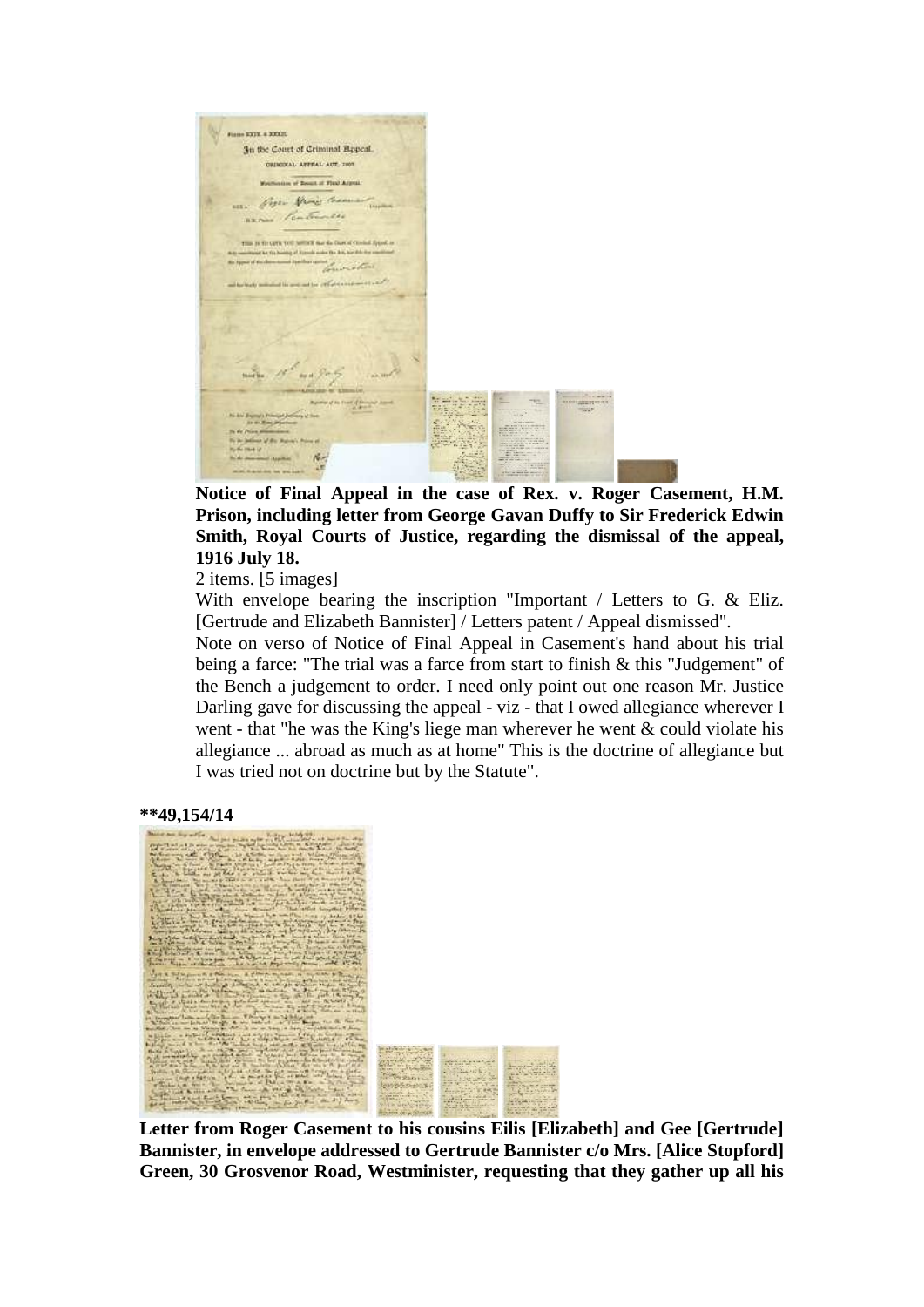**writings, with reference to "the toothless one" several times, and gives his account of the publication 'The Crime against Europe' (1915), and lists the names of those to whom he wishes to be remembered, including those he stayed with in Berlin, 1916 July 30.**

2 items including envelope. [4 images – some names according to Angus Mitchell a are 'encrypted']

He writes "I have just finished my letter of 29 to Gee, and now steal on with private lines – always very hard to write, as the two [wardens] are always here. They think I am writing a letter on the blue paper!". He goes on to say "No man in this world ever got so much undeserved friendship as I have found these last days … It is now three days to Thursday morning and I am praying God to strengthen me and cheer me and be with me on the way… It was weak and wretched of me the other day to break down and move you so much  $-$  I have reproached myself for it  $-$  you dear wee Gee, all alone as you were."

#### **49,154/15**

THE EFFECTS CLUB. ST JAMRE'S SQUARE, S.W. dear dear Roddie Sen we had some fun booker, and the few Don was hed me as well the he would is think , and there . clearly certail to the one the plentic of theme all dividend that det and in a fifther Ramons read

**Letter from Methold Sidney Parry to Roger Casement promising him that he'll look after his family after his death and complimenting him on his bravery, with reply on verso from Roger Casement to Methold Sidney Parry, 1916 July 31 & August 2.**

2 items including envelope. [2 images]

Envelope with inscription "Last letter from M.S.P. [Methold Sydney Parry] to R.C. [Roger Casement] / 31.7.16 / On the back is written R.C.'s last / message to M.S.P. / 2 Aug. 1916. / Written near midnight 2/8/1916".

Parry writes "Above all dear dear friend remember that you are the bravest man that Dick and I have ever known… his sisters, the noble women who help you are my friends too, and I think you for giving me them. They will be looked after and helped through life…".

With message from Roger Casement on verso requesting that his cousin Gertrude Bannister go and visit his sister Nina [Agnes Newman] in the United States and then on to Munich, Germany in order to "attest a true version of my going to Germany. [Henry Woodd] Nevinson & G.B.S. [George Bernard Shaw] may help editorially". He goes on to request that his love is to be given to Wilfred [Scawen] Blunt and says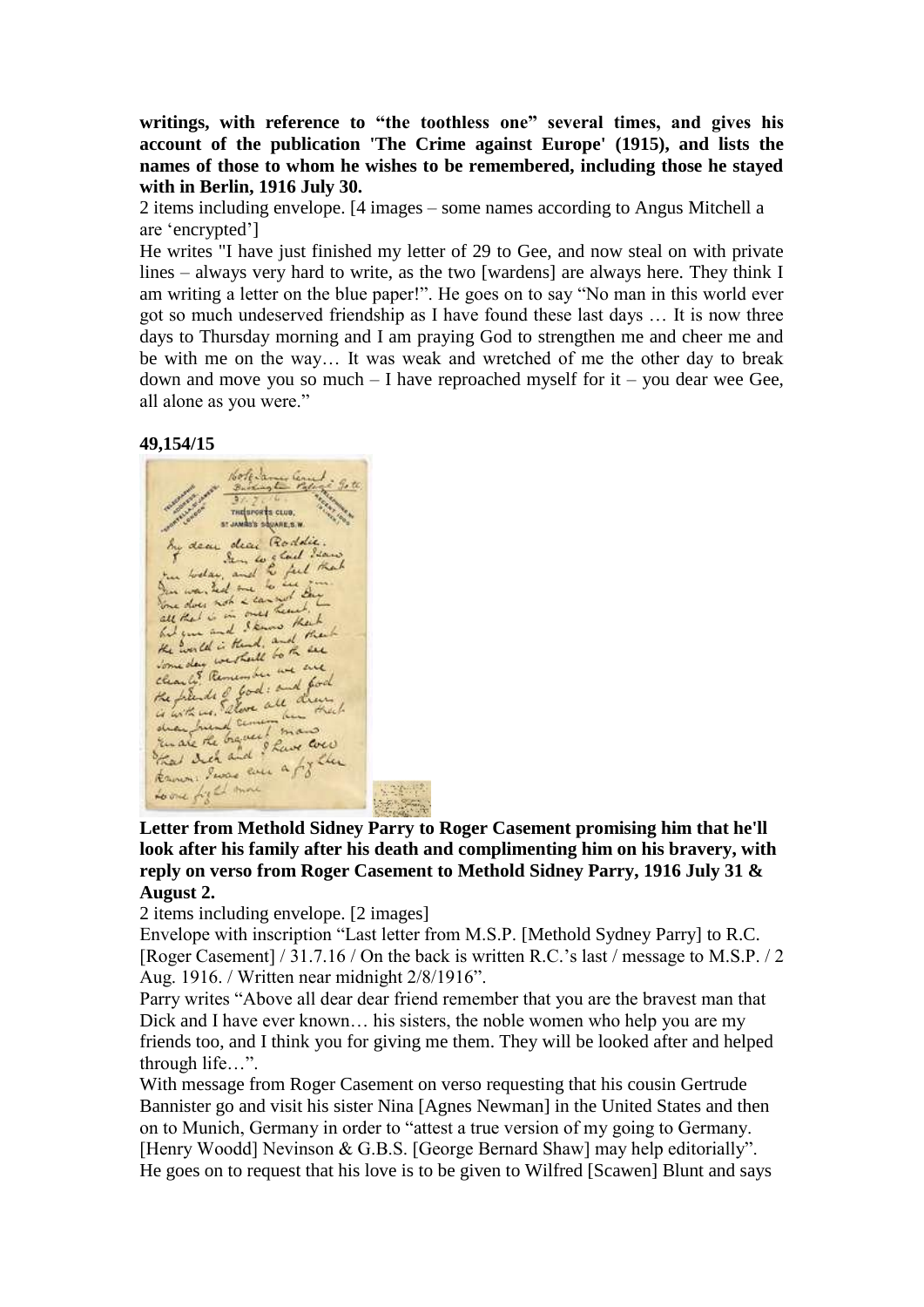at the end "I leave my soul with God – I pray for all – for forgiveness and pardon for myself and for others too – and I thank you [Methold Sidney Parry] from the bottom of my heart. All is well – it is near midnight and the dawn is St. Stephen's Day – and I go the same road – altho' a sinner – but still for an unselfish cause and give myself. Roddie".

## **49,154/16 (1-3)**

Letters and postcards from Roger Casement's friends to his cousins Gertrude and Elizabeth Bannister, and Methold Sidney Parry, with references to George Bernard Shaw's letter to the Times which was rejected and then subsequently published in the 'Manchester Guardian'; including admission card for "Miss Bannister" to attend trial of Roger Casement, with letter from Edgar Miller regarding the same, 1916-1917. 20 items including envelope.

Correspondents include Edgar Miller, Eithne O'Kelly, Reverend John Burke, Lily O'Farrelly (sister of Agnes O'Farrelly), Mary O'Nolan, Alice Stopford Green, and Francis Carolan.

**49,154/16/1 TAX CORVIN OF JUSTICE** Letter W.C. June 24 # 1916 One recontroller prese his compliments to his complements to reference Carment , begge and and witch . Sum regiments & Pomer General has also The Pollen has sent there ladges should be seated near seil  $\frac{1}{\sqrt{2}}\frac{1}{\sqrt{2}}\frac{1}{\sqrt{2}}\frac{1}{\sqrt{2}}\frac{1}{\sqrt{2}}\frac{1}{\sqrt{2}}\frac{1}{\sqrt{2}}\frac{1}{\sqrt{2}}\frac{1}{\sqrt{2}}\frac{1}{\sqrt{2}}\frac{1}{\sqrt{2}}\frac{1}{\sqrt{2}}\frac{1}{\sqrt{2}}\frac{1}{\sqrt{2}}\frac{1}{\sqrt{2}}\frac{1}{\sqrt{2}}\frac{1}{\sqrt{2}}\frac{1}{\sqrt{2}}\frac{1}{\sqrt{2}}\frac{1}{\sqrt{2}}\frac{1}{\sqrt{2}}\frac{1}{\sqrt{2}}$ die the four Billon is Elegand hiney then received.

**Letter from Edgar Miller, Royal Courts of Justice, to Roger Casement informing him that he has sent admission tickets for Casement's trial to Gertrude and Elizabeth Bannister and Alice Stopford Green, 1916 June 24.**

2 items. [2 images]

Miller writes "Mr. Miller has also made arrangements that these ladies should be seated near to where Sir Roger Casement will be ... Everything will be done to ensure these ladies getting to their seats".

**49,154/16/2**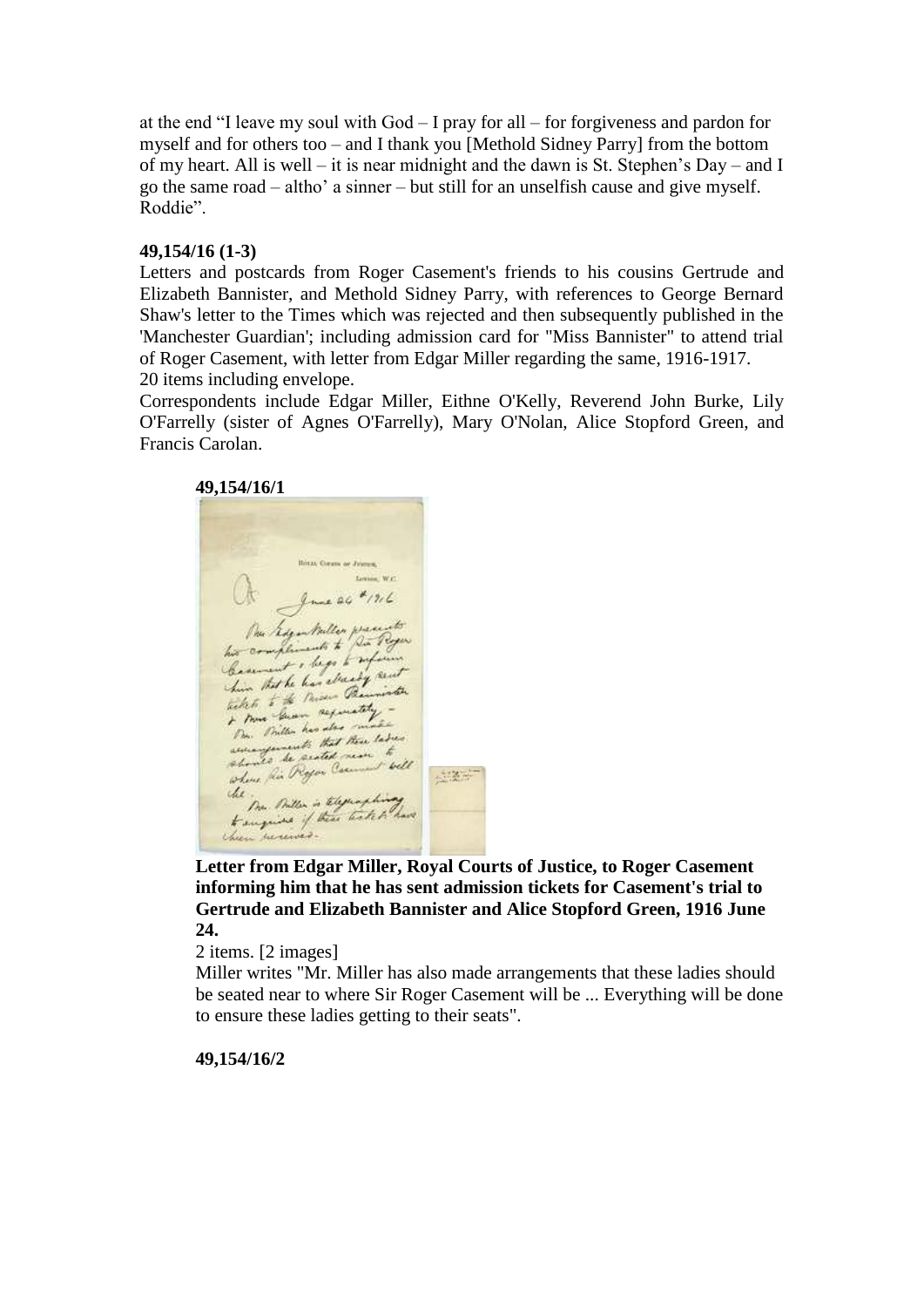

# **Admission ticket for Miss Bannister to the Lord Chief Justice's Court to attend the trial of Roger Casement, 1916 June.**

1 item. [1 image]

Inscription upper left on ticket: "Edgar W. Miller". Inscription upper right on ticket "The King v Casement".

### **49,154/16/3**



# **Prayer card for Roger Casement, 1916 August 3.**

1 item. [2 images]

Inscription on card in ink under the text "Of your charity pray for the soul of", "Roger David Casement Aug. 3rd 1916 R.I.P". Inscription on verso "Eternal rest grant / him oh Lord / and let perpetual / light shine upon / him. / May his soul and all / the souls of the faithful / departed rest in / peace."

# **49,154/17 (1-3)**

Typescript and manuscript poems by various people including Roger Casement and Andrew Barton Paterson, undated. 5 items including envelope.

### **49,154/17/1**

# **Manuscript poems by Roger Casement, 1903.** 2 items including envelope. Inscription on envelope: "Poem by RC". Two poems - one entitled "My Prayer" and the other "Thoughts"

**49,154/17/2 Paterson, A. B. (Andrew Barton), 1864-1941 Typescript poem 'A voice from the town'.**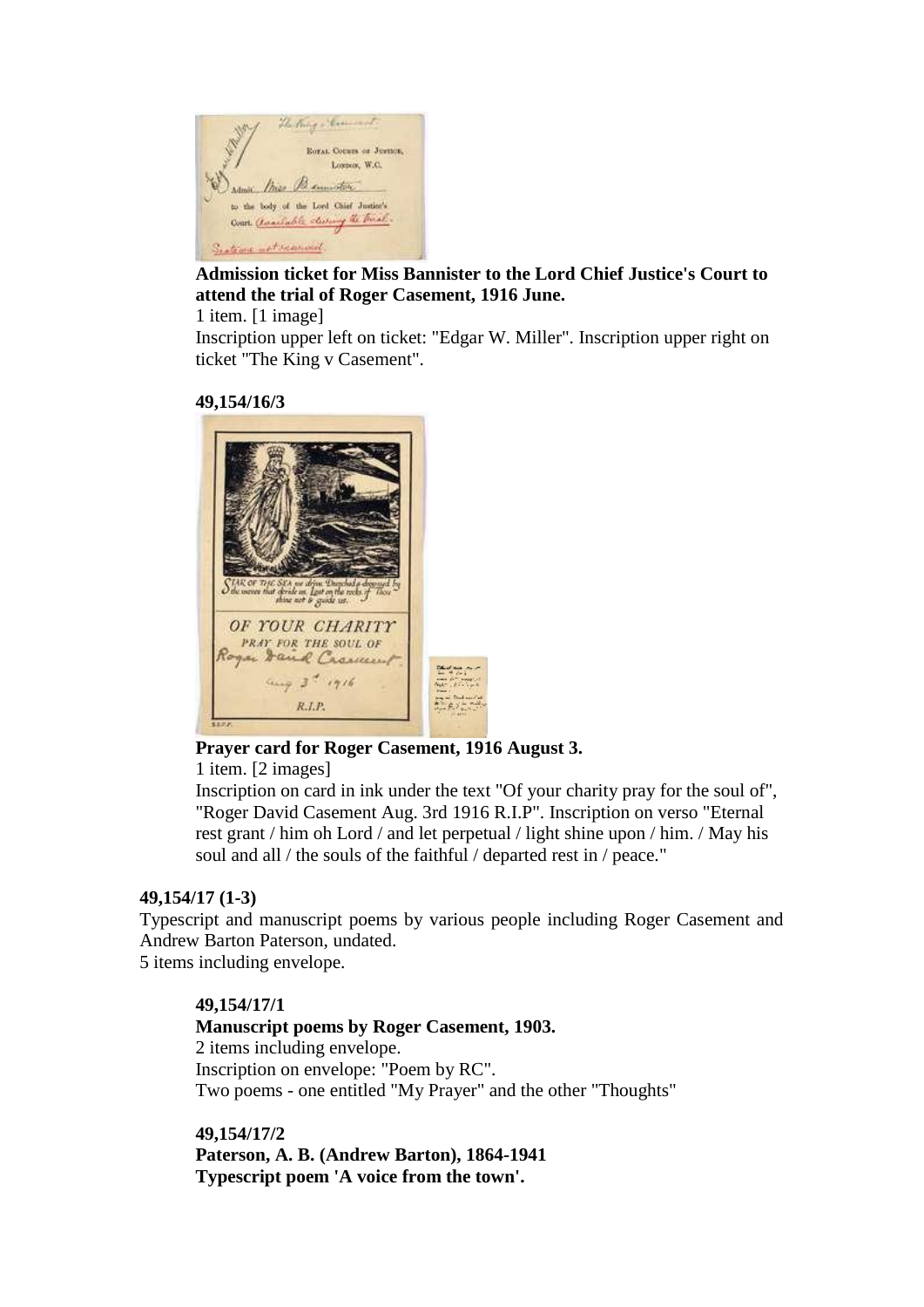1 item (2pp).

## **49,154/17/3**

**Manuscript poems entitled "To....", 1911 December 4 & 1912 January.** 2 items. Poem dated "Jan. 1912" bears the initials "R.S.K.".

## **49,154/18**

**Letter to Methold Sidney Parry from General Jan Smuts relating to the reception of Smuts' speech at the Imperial Conference in London, and informing Parry that he, Smuts, will not be able to attend the Catholic conference at Reading, 1923 Oct. 31.**

1 sheet

### **\*\*49,154/19**

**Correspondence to Methold Sidney Parry from Julius Klein, Universal Pictures Corporation, California, relating to proposed film about Roger Casement; including outline of plot and related correspondence to Parry from Bulmer Hobson and Joseph Roos (Klein's assistant), 31 July – 15 October 1934.** 13 items including envelopes.

### **\*\*49,154/20 (1-5)**

Photographs and sketch of Roger Casement and others 4 photographic prints & 1 pencil sketch.

**49,154/20/1**



**[Roger Casement, head and shoulders] [graphic]. [undated].** 1 pencil sketch. [2 images, verso says 'Rod'] Paper bears the watermarks "Erin" and "Ancient Ireland Velum. Made in Saggard, Co. Dublin".

**49,154/20/2**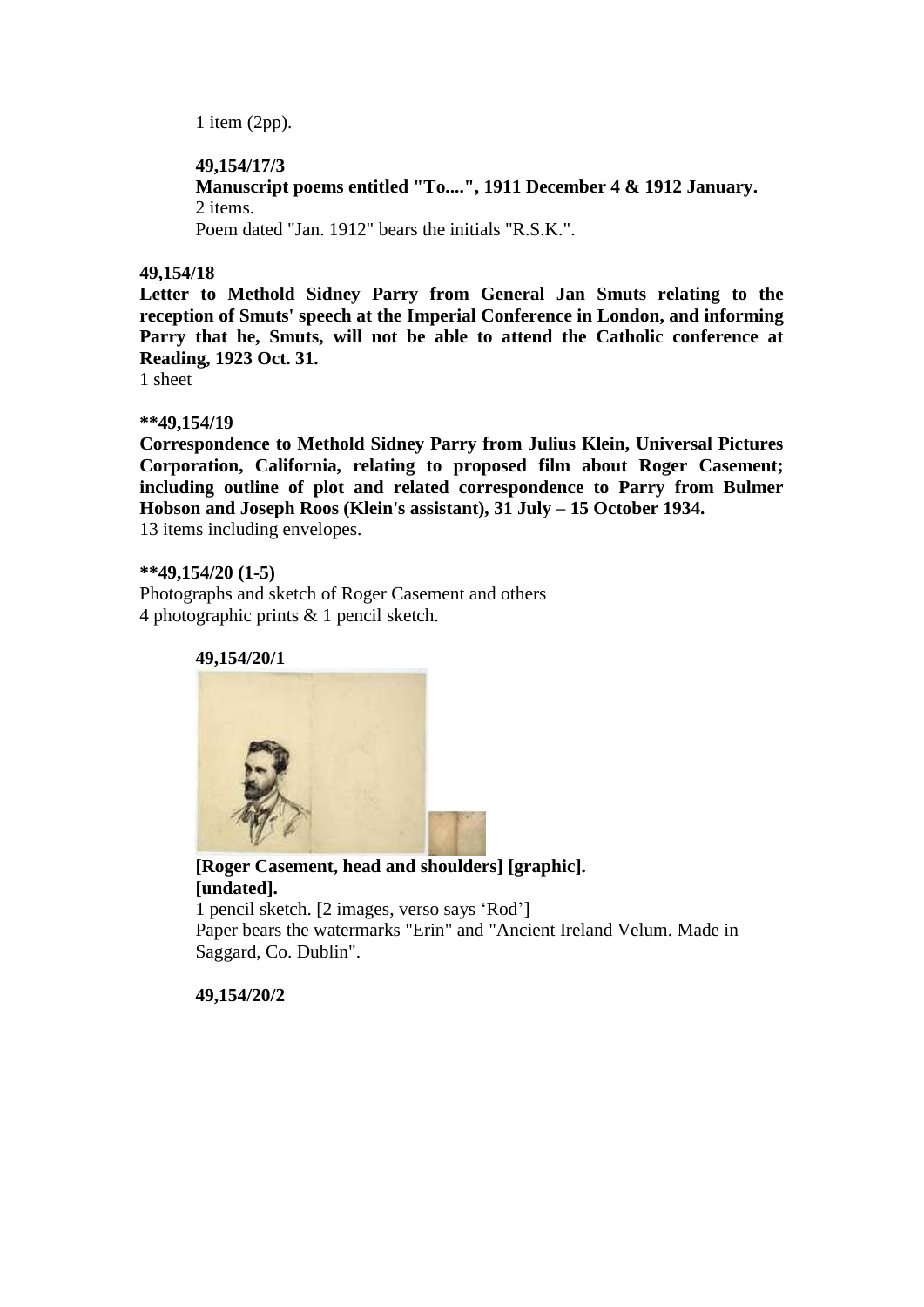

**Falk, B. J. (Benjamin J.), 1853-1925 photographer. [Roger Casement, half-length portrait] [graphic]. New York : 1890.**

1 photographic print. [2 images; another copy in Magherintemple] Inscription in ink on verso in Roger Casement's hand: "For dear Auntie / Always your loving / nephew / Roddie / Ap[ri]l 10th 1890".

**49,154/20/3**



**Keogh Brothers Ltd., photographers [Roger Casement, half-length portrait] [graphic]. Dublin : [between 1914-1923].** 1 photographic postcard. [1 image; ?? much earlier 1890s?]

**49,154/20/4**